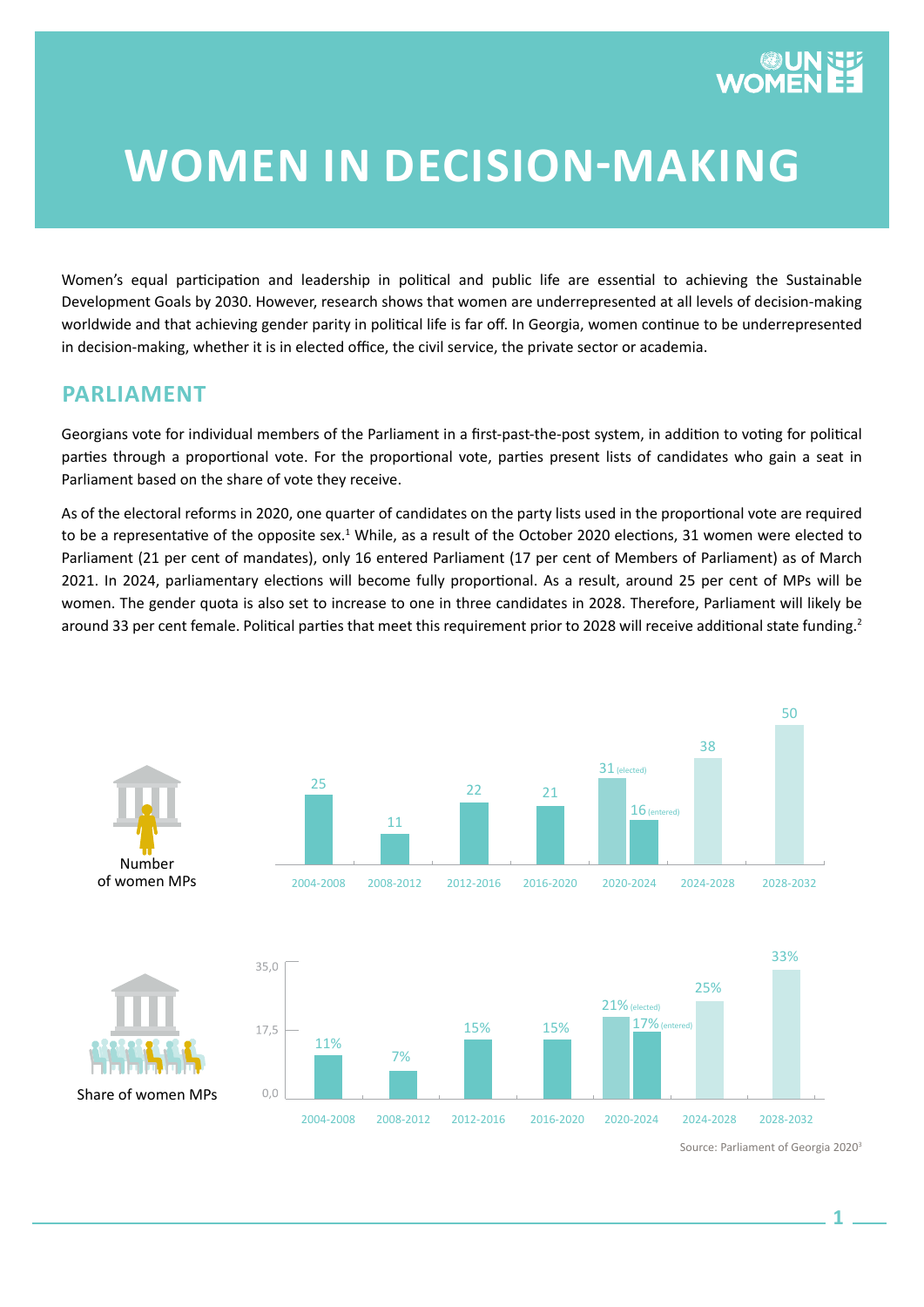## **EXECUTIVE GOVERNMENT**

Georgia's political system features a dual executive. In it, the president is the head of state, and the prime minister is the head of government. As of March 2021, the president of Georgia is a female, and the prime minister is male. The vice prime ministers are male, as are the majority of the members of the cabinet.



Source: Administration of the Government of Georgia 20204

Women are also underrepresented at the deputy minister level – 25 per cent of deputy ministers are women. Only the Ministry of Internally Displaced Persons from the Occupied Territories, Health, Labour and Social Affairs and the State Ministry for Reconciliation and Civic Equality of Georgia (SMR) have gender-balanced deputy minister teams. The Ministry of Education and Science is the only ministry with more women than men as deputy ministers. The Ministries of Finance, Justice, and Internal Affairs have no female deputy ministers.

|                               | <b>Deputy ministers</b> | <b>Minister</b> |                                                                                    |
|-------------------------------|-------------------------|-----------------|------------------------------------------------------------------------------------|
| SMR <sup>5</sup>              |                         |                 |                                                                                    |
| Infrastructure <sup>6</sup>   |                         |                 |                                                                                    |
| Justice <sup>7</sup>          |                         | 0               |                                                                                    |
| Internal Affairs <sup>8</sup> | <b>AAA</b>              |                 |                                                                                    |
| Defence <sup>9</sup>          |                         |                 |                                                                                    |
| Economy <sup>10</sup>         |                         |                 |                                                                                    |
| Foreign Affairs <sup>11</sup> |                         |                 |                                                                                    |
| Finance <sup>12</sup>         |                         | Ω               |                                                                                    |
| Education <sup>13</sup>       |                         |                 |                                                                                    |
| Health <sup>14</sup>          |                         |                 |                                                                                    |
| Environment <sup>15</sup>     |                         |                 |                                                                                    |
| Culture <sup>16</sup>         |                         |                 |                                                                                    |
| Total                         | 33                      | 11              | 12 (4 <sup><math>\frac{1}{2}</math></sup> /8 <sup><math>\frac{1}{2}</math></sup> ) |

Source: Administration of the Government of Georgia 2020<sup>17</sup>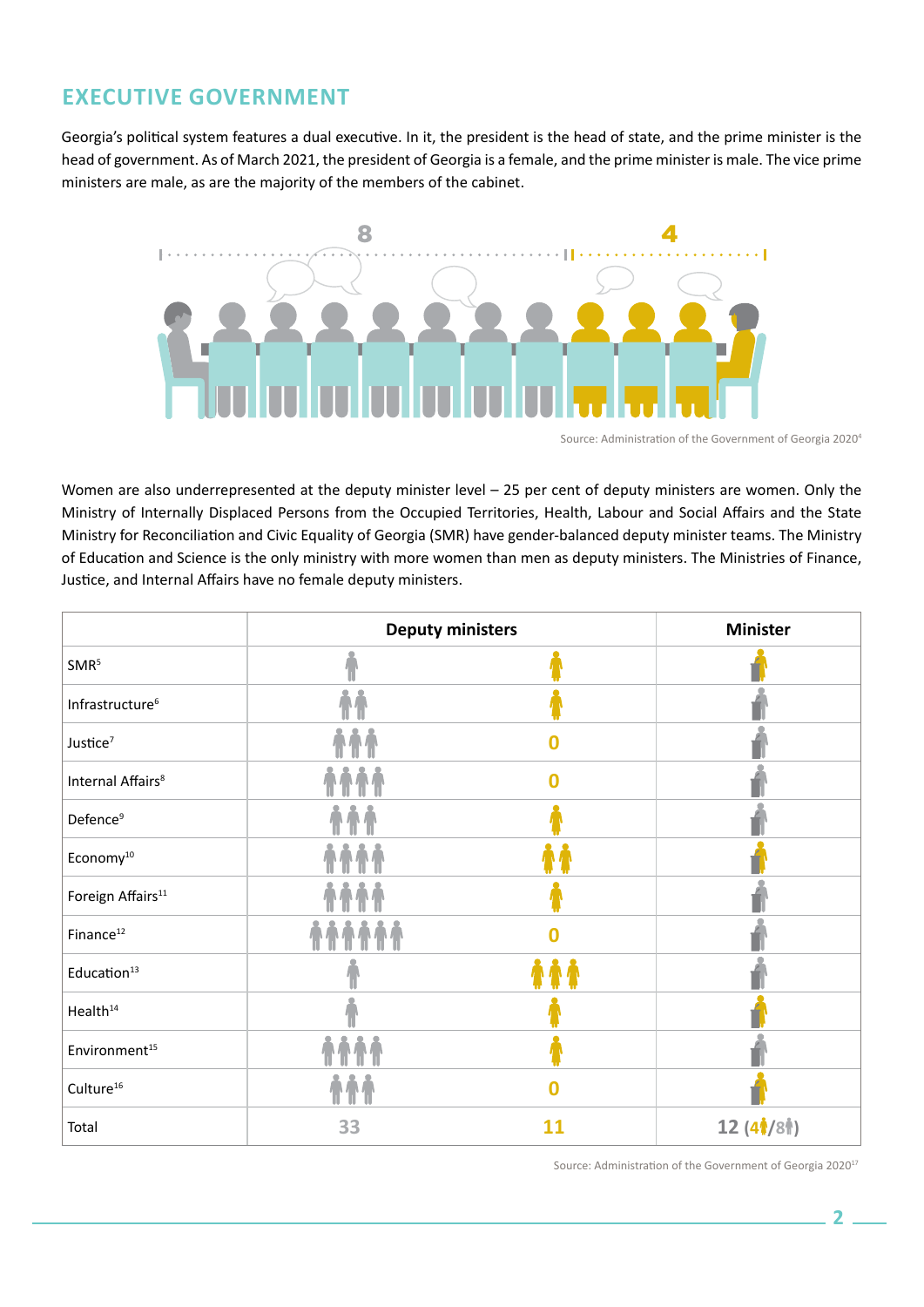## **THE CIVIL SERVICE**

Within the civil service, there is a large gender imbalance. An important part of this imbalance stems from the Ministry of Internal Affairs (MIA) being male-dominated.



Source: Civil Service Bureau 2020<sup>18</sup>

#### **LOCAL GOVERNMENT**

Women are least represented in local government. Only 1 of the 64 mayors in the country is a woman.



Similarly, there are no female regional governors, an appointed position.



Source: Administration of the Government of Georgia 2020<sup>20</sup> Local legislatures have even fewer women than Parliament.



Source: Administration of the Government of Georgia 2020<sup>21</sup> In the Supreme Council of the Autonomous Republic of Adjara, the local legislature, there are even fewer women.



Source: Adjara Supreme Council 2019<sup>22</sup>

Although women are currently underrepresented at the local level, the 2020 electoral reforms also introduced gender quotas for local elections. As a result, for the proportional component of local elections, half of the candidates must be of the opposite sex.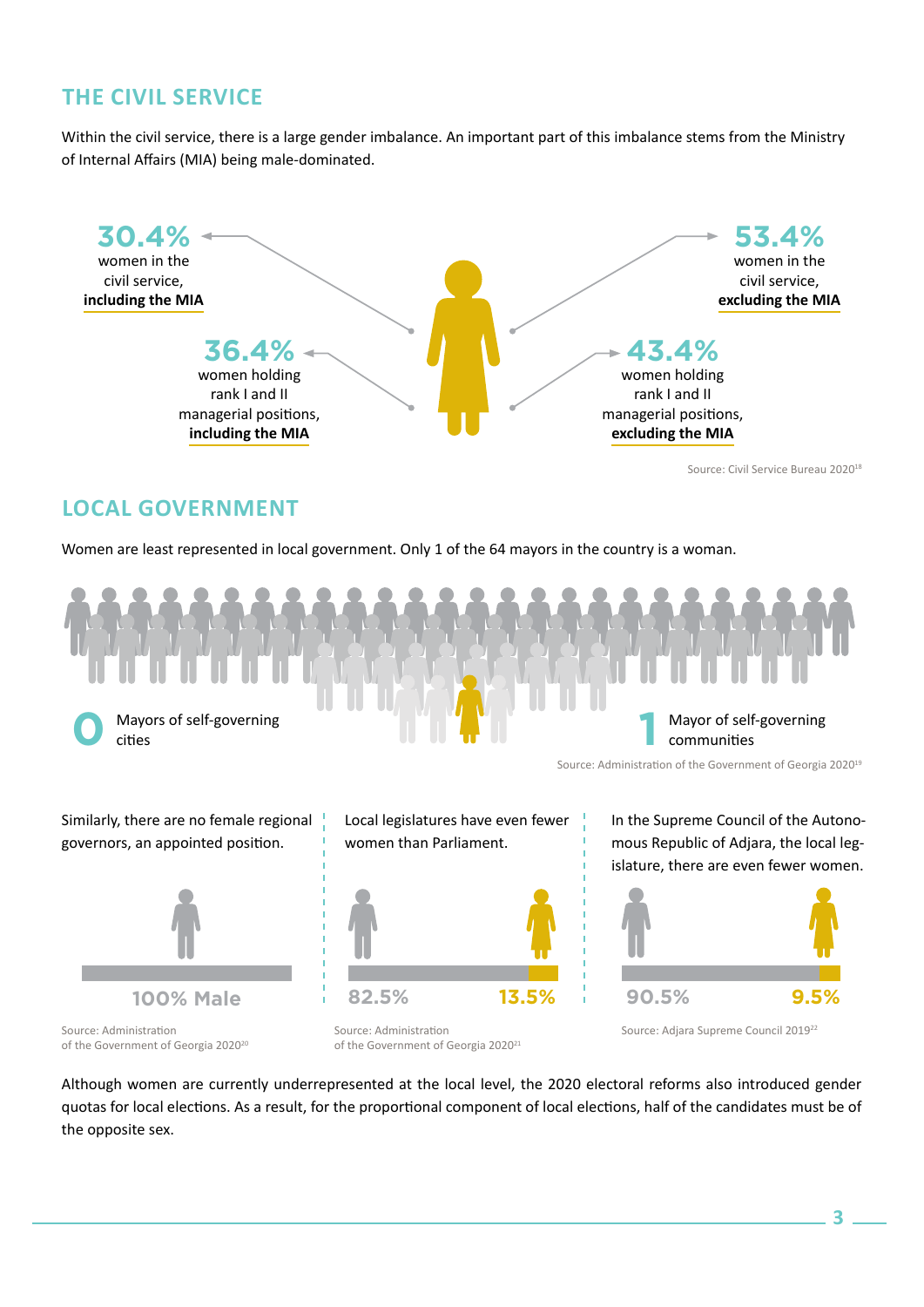## **JUDICIARY**

In the judiciary, women are relatively well represented but still face a glass ceiling.



### **PUBLIC OPINION**

One of the likely causes of women's underrepresentation at all levels of government is the public's adverse views of women in leadership roles and politics.

 In Georgia, men prevent women from engaging in politics In Georgia, women think other professions are more suitable for them than politics In Georgia, women don't have time for politics because of household responsibilities In Georgia, voters prefer voting for male candidates In Georgia, women lack the confidence to enter politics Source: CRRC Georgia and NDI 2016<sup>29</sup>

|        | Agree | Disagree |     | H.  | DK/RA  |  |
|--------|-------|----------|-----|-----|--------|--|
| ł      | 41%   |          |     | 51% | 7%     |  |
| ł      |       | 55%      |     | 35% | 9%     |  |
|        |       |          |     |     |        |  |
|        |       | 53%      |     | 37% | 10%    |  |
| i<br>1 | 48%   |          |     | 45% | 7%     |  |
|        |       |          |     |     |        |  |
| ł,     |       | 61%      |     | 33% | 7%     |  |
|        |       | 57%      |     |     | 39% 5% |  |
|        |       |          |     |     |        |  |
| ł,     |       |          | 69% | 22% | 9%     |  |
|        |       |          | 69% | 23% | 9%     |  |
|        |       |          |     |     |        |  |
| ł      | 46%   |          |     | 42% | 12%    |  |
| ł      | 47%   |          |     | 44% | 9%     |  |
|        |       |          |     |     |        |  |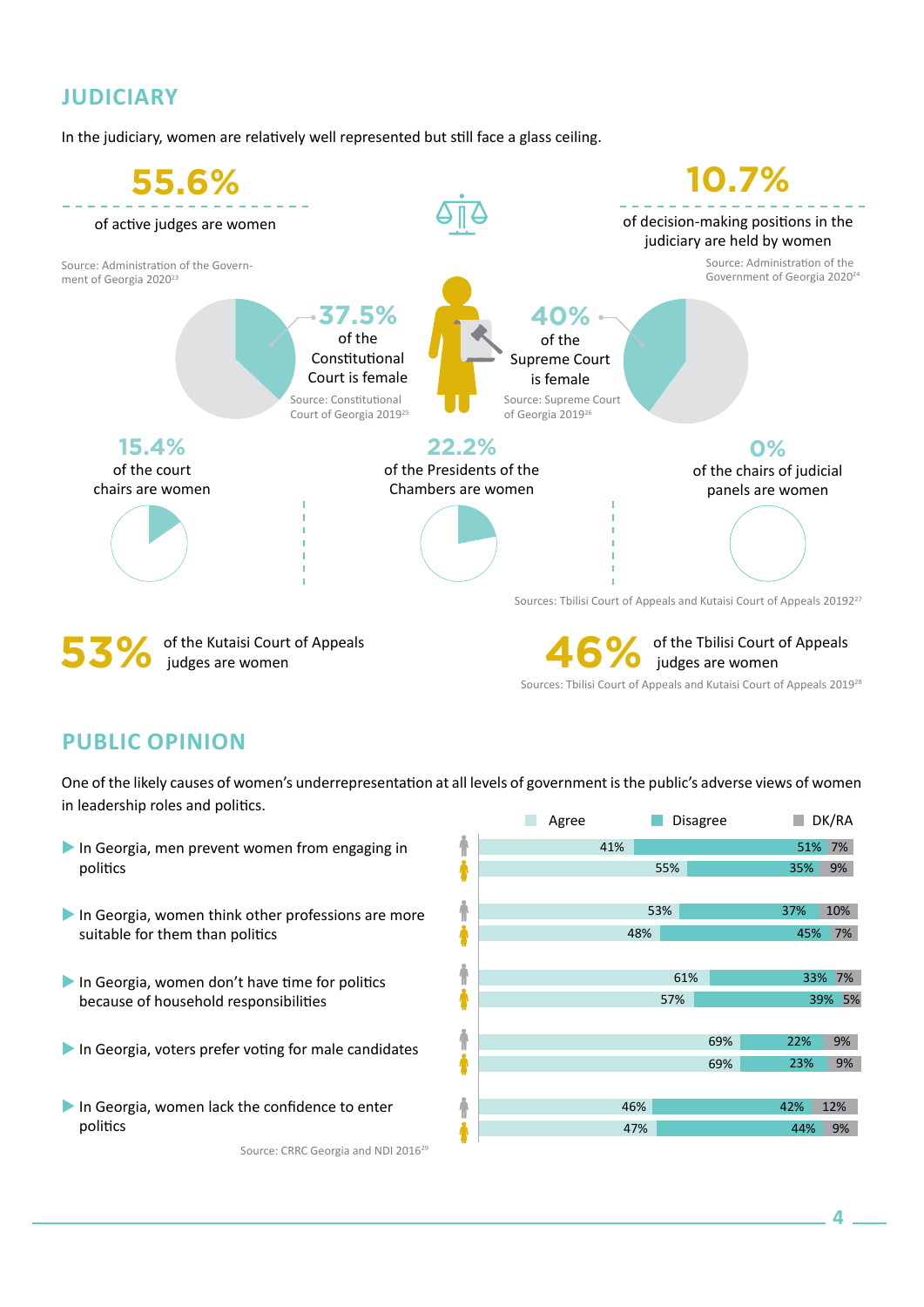Despite the predominance of adverse views, attitudes are changing. People increasingly support having equal shares of men and women in Parliament.



Source: CRRC Georgia and NDI 2014,<sup>30</sup> 2016,<sup>31,32</sup>, 2017,<sup>33</sup> 2019<sup>34</sup>

#### Most people also think that women are just as good decision makers as men – and increasingly so.



Source: CRRC Georgia and NDI 2014<sup>35</sup> and 2016<sup>36</sup>